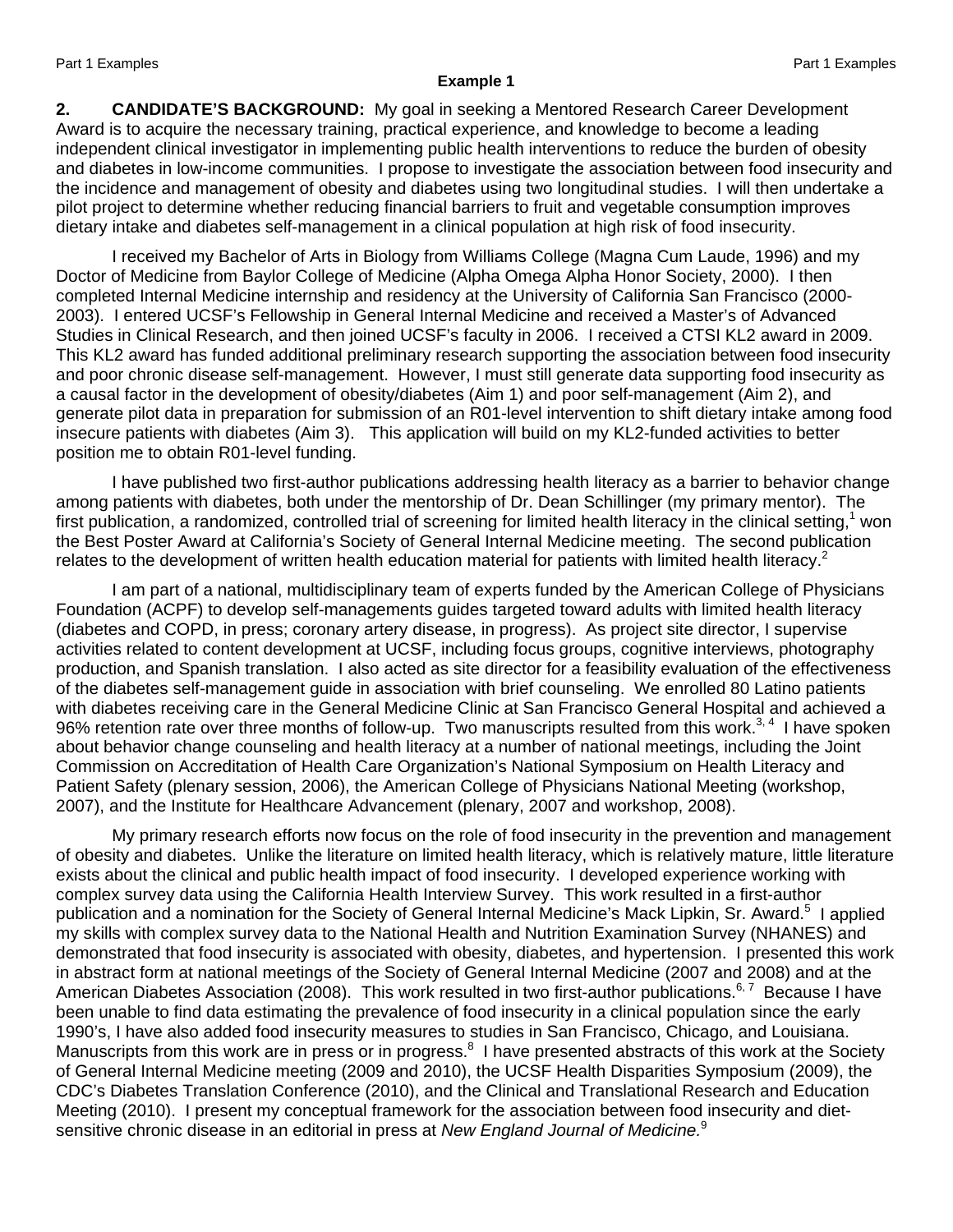Part 1 Examples **Part 1 Examples** Part 1 Examples **3. CAREER GOALS AND OBJECTIVES:** My long-term goal is to develop, implement, and disseminate interventions for reducing the burden of obesity and diabetes in low-income communities. My Master's of Advanced Studies degree in Clinical Research provided me with skills to plan, implement, and analyze data from observational and experimental studies. My KL2 has given me the opportunity to extend my research into the health implications of food insecurity. However, progress toward my career goals requires I develop expertise in three additional content areas: advanced statistical methods, nutrition, and intervention research. The projects proposed in this application and my team of mentors and co-mentors will provide me with this focused, trans-disciplinary expertise. The skills and experience I will acquire carrying out the research in this proposal will prepare me to apply for an R01 grant implementing an intervention to reduce financial barriers to fruit and vegetable consumption in a large, at-risk population of patients with diabetes.

**4. CAREER DEVELOPMENT AND TRAINING ACTIVITIES DURING AWARD PERIOD:** I will concentrate my training efforts during the period of the Mentored Career Development Award on three areas critical to my success with future independent funding. Each training goal is supported by a member of my multi-disciplinary advisory team and practical experience with a specific project. I will gain experience with advanced statistical methods from each of the three aims proposed in this application, with mentorship provided by Drs. Bibbins-Domingo and Vittinghoff. I will gain experience with nutritional epidemiology, assessment, and policy in Aims 1 and 3, under the mentorship of Dr. Laraia. Finally, I will gain hands-on experience with the implementation and dissemination of interventions with Aims 2 and 3, under the mentorship of Dr. Schillinger.

|                                        | <b>Training Goal 1:</b><br><b>Advanced Statistical Methods</b> | <b>Training Goal 2:</b><br><b>Nutrition Epidemiology,</b><br><b>Assessment, and Policy</b> | <b>Training Goal 3:</b><br><b>Intervention Research</b> |
|----------------------------------------|----------------------------------------------------------------|--------------------------------------------------------------------------------------------|---------------------------------------------------------|
| Mentorship                             | Kirsten Bibbins-Domingo, MD, PhD;                              | Barbara Laraia, PhD,                                                                       | Dean Schillinger, MD                                    |
|                                        | Eric Vittinghoff, PhD                                          | MPH. RD                                                                                    | (primary mentor)                                        |
| <b>Practical Experience</b>            |                                                                |                                                                                            |                                                         |
| Aim 1: Food insecurity and             |                                                                |                                                                                            |                                                         |
| obesity/diabetes incidence (CARDIA)    |                                                                |                                                                                            |                                                         |
| Aim 2: Food insecurity and diabetes    |                                                                |                                                                                            |                                                         |
| self-management in behavioral inty'n   |                                                                |                                                                                            |                                                         |
| Aim 3: Pilot intervention, F&V voucher |                                                                |                                                                                            |                                                         |

**4.1 Advanced statistical methods:** Experience with advanced statistical methods, including repeated measures and longitudinal data analysis and analysis of RCTs, is critical to my ability to accomplish the projects proposed in this application and to the analysis of future interventions. As part of my Master's degree I completed Biostatistical Methods for Clinical Research I-III, which focused on developing basic skills. However, I need applied experience with specific advanced techniques to be successful at completing the projects proposed in this application and the R01 application to follow. These techniques include, as examples, handling of missing data in repeated measures analyses and time-varying covariates (including dietary intake). I also need experience with applying basic analytic techniques, such as analysis of RCTs, to my own data. Success with the projects proposed in this application and development of the R01 application to follow this K award is contingent on mentorship from more experienced members of the faculty.

This training goal will be supervised by Drs. Kirsten Bibbins-Domingo and Eric Vittinghoff. Dr. Bibbins-Domingo, an internist, CARDIA Investigator, and national expert in the epidemiology of chronic disease disparities, has first-authored multiple manuscripts in the *New England Journal of Medicine* using longitudinal data from CARDIA.<sup>1-3</sup> Dr. Vittinghoff, a biostatistician in the Department of Epidemiology and Biostatistics, has extensive experience working with longitudinal data, including CARDIA. I have worked with Dr. Vittinghoff on a number of other projects as well. 5, 6

**Practical experience:** Dr. Vittinghoff will meet me weekly during the data analysis stages of Aims 1 and 3 to assist me with accurately interpreting longitudinal data. Dr. Bibbins-Domingo will meet with me twice monthly during Aim 1 to assist with interpretation of CARDIA data.

**4.2 Nutrition epidemiology, assessment, and policy:** I have engaged in substantial self-directed study of food insecurity and its effect on dietary intake and health outcomes. This work informed my conceptual model of mechanisms by which food insecurity predisposes adults to chronic disease and poor disease management.<sup>9</sup> It has also given me sufficient expertise to complete three cross-sectional food insecurity analyses.<sup>6-8</sup> However, accurate measurement and analysis of dietary intake is a complex field requiring a substantially richer understanding than I have been able to acquire without formal mentorship and training.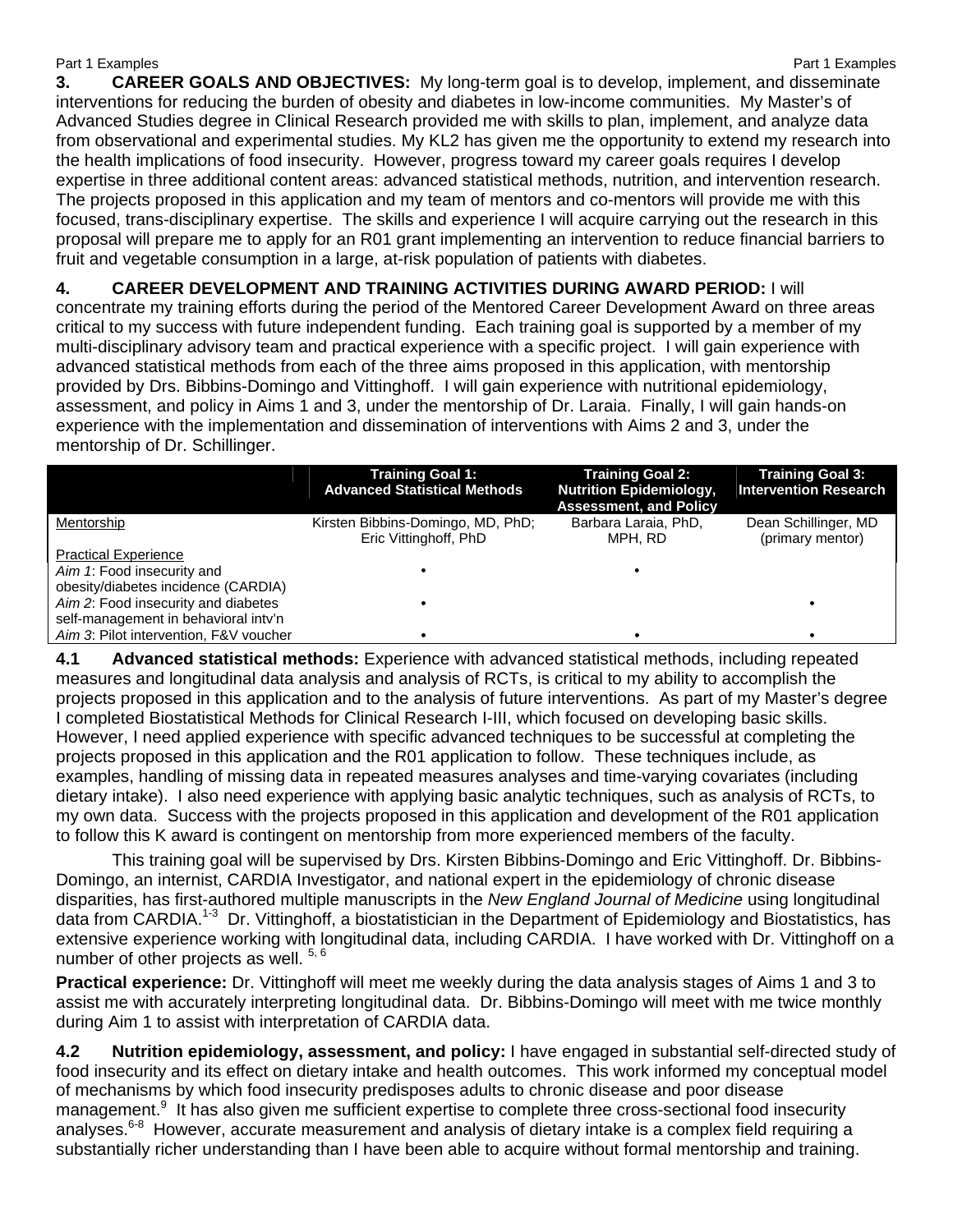This background is critical to my ability to design, implement, evaluate, and disseminate future dietary interventions. This training goal will be supervised by Barbara Laraia, PhD, a nutritional epidemiologist and national expert in food insecurity who co-directs UCSF's Center for Obesity Assessment, Study, and Treatment. She and I have developed a strong working relationship during previous projects.<sup>7</sup>

**Coursework:** The Public Health Nutrition Program at UC Berkeley's School of Public Health will offer me formal training through the following two classes: (1) *Nutritional Epidemiology* (Public Health 206C, 3 units; relevant to Aim 1): issues in design, analysis, and interpretation unique to nutritional epidemiology; (2) *Measuring Dietary Intake and Nutritional Status* (Public Health 206A, 2 units; relevant to Aims 1 and 3): concepts, methods, and limitations in the determination of nutritional status; methodologies for interpreting data; technical, social, and political implications of nutritional assessments. The UC Berkeley campus is located just across San Francisco Bay from UCSF (15 miles from my office and accessible by rapid transit).

**Structured tutorial:** Dr. Laraia will complement this coursework with a structured tutorial emphasizing individual-level health outcomes (weekly for 3 months during Year 1). Dr. Laraia has compiled primary research and commentary addressing areas in which I need additional expertise, including statistical and nonstatistical methods of correcting for measurement error, dietary aspects of obesity and diabetes prevention and management (including micro- and macronutrients and the glycemic index), meal patterning, sociocultural determinants of food choice, and dietary behaviors prevalent among adults with chronic disease.

**Practical experience:** Aims 1 and 3 of this proposal include dietary assessment measures. Dr. Laraia will assist me with design of the dietary assessment for Aim 3 and development of the nutritional aspects of the R01 application in Year 4.

**4.3 Intervention research:** I have had some limited experience with intervention research. I completed Clinical Trials (Epi 205) in 2004, which taught me general principles of trial design and implementation. I also first-authored a randomized, controlled trial manuscript, although the trial was already complete by the time I took over the project at the data analysis stage.<sup>1</sup> Finally, I served as the site coordinator for a small behavioral intervention.<sup>3, 4</sup> This latter experience made me aware of the complexities involved in implementing clinical trials, particularly in safety net settings. If I am going to lead large clinical trials as the PI of an R01-level project, I need to have the practical and applied experience associated with designing and running my own small clinical trial. I have designed this K23 application to provide this practical and applied training. Dr. Schillinger, my primary mentor, will supervise this training goal. He has experience with the development and implementation of numerous clinical trials in the safety net setting.<sup>1, 3, 10-12</sup>

**Coursework:** I will take two new courses offering training in the specific types of interventions I would like to implement: (1)*Translating Practice into Evidence: Community Engaged Research (*Epi 248, 1 unit): principles and applied methods of community engaged research, including defining community and partnership models, developing and implementing study designs, interpreting and disseminating findings, and scaling-up studies for translational implementation research; (2) *Translating Evidence Into Practice: Individual-Centered Implementation Strategies* (Epi 246, 2 units): developing interventions for individual health behavior change, including behavior change strategies at the individual, interpersonal, and system/community level.

**Practical experience:** I will obtain practical experience with intervention research as a member of the Investigator Team for Aim 2, which disseminates a self-management intervention into federally qualified health centers. Aim 3 will give me hands-on experience with the design and implementation of my own RCT implemented in a safety-net setting. This project will position me to successfully compete for R01 funding.

**4.5 CTSK Scholars Program:** I will continue to participate in the Clinical and Translational K Scholars (CTSK) Program, offered by the UCSF Department of Epidemiology and Biostatistics. This program provides clinical and translational research training and mentored support to individuals with career development awards at UCSF. Key program elements include (1) weekly works-in-progress seminars, (2) weekly methodology seminars; (3) expert epidemiologic and biostatistical guidance; and (4) the opportunity to receive extensive one-on-one feedback and suggestions on manuscripts and grant applications.

**5. TRAINING IN THE RESPONSIBLE CONDUCT OF RESEARCH:** As part of the Masters Program in Clinical Research, I completed a course entitled "Responsible Conduct of Research". This course is designed to address the requirements of the National Institutes for Health for education of investigators about ethical issues in research involving human subjects. I have also completed on-line training courses required by the UCSF Committee on Human Research on research involving human subjects, laboratory safety, and handling of infectious specimens. I will maintain up-to-date certification throughout the award period.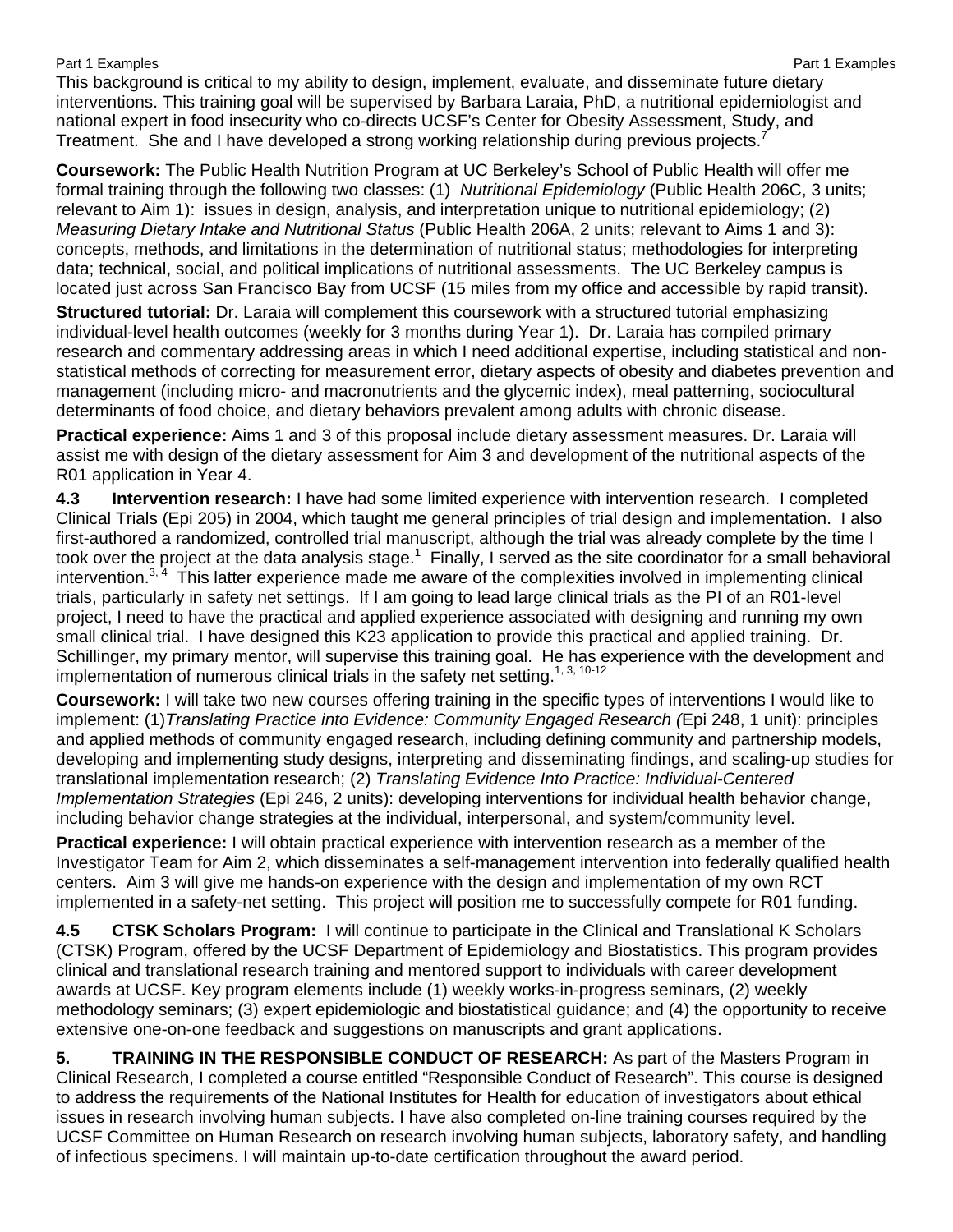#### **Example 2**

### **2. CANDIDATE'S BACKGROUND**

I graduated *Summa Cum Laude* from Northwestern University, where I studied medical engineering. It was at Northwestern where I first became interested in medicine and research, studying the biomechanics of an intra-thoracic artificial lung. I went on to attend medical school at Northwestern University Feinberg School of Medicine. During this time, I took on leadership and mentorship positions in both university and community organizations. During internship and residency training at the McGaw Medical Center of Northwestern University, I developed a passion for interstitial lung disease. While I was at Northwestern, I sought out the mentorship of Dr. J. Iasha Sznajder, the Chief of the Division of Pulmonary and Critical Care Medicine. With his mentorship, I studied the molecular mechanisms of insulin on the alveolar type II cell and the physiologic effects of insulin in a mouse model. This experience allowed me to gain important laboratory skills and a solid foundation in basic science research. This work resulted in achievement of the top award for basic science research at the Northwestern University Resident Research Symposium.

When I completed residency training, I had a year off before starting my fellowship in Pulmonary and Critical Care Medicine at UCSF. I decided to use this time to further my training in basic science research and the basic mechanisms of lung injury. I approached Dr. Michael Matthay about potential research opportunities (Dr. Matthay is the principal investigator of the NHLBI-sponsored SCCOR grant in translational research in acute lung injury). In his lab, I worked on an endotoxin model of acute lung injury; specifically, investigating the role of priming. During this time, I acquired skills in complex mouse model work, biochemical assays, and cellular analysis. In addition to learning the technical aspects of basic science work, I also learned practical aspects of research in general, including hypothesis generation, execution of study design, problem solving, critical analysis of my findings, and perseverance. My work in Dr. Matthay's lab resulted in a poster discussion session at the American Thoracic Society (ATS) meeting in 2008 and the manuscript is currently submitted to Anatomical Record for review.

While working with Dr. Harold Collard, the director of the UCSF Interstitial Lung Disease Program, I began to learn about acute exacerbations of idiopathic pulmonary fibrosis (IPF). I found this area to be interesting and challenging and felt this area of research integrated my interests in interstitial lung disease and acute lung injury. After learning more about this area, I became interested in the role of gastroesophageal reflux (GER) and secondary microaspiration in patients with IPF. With careful consideration and discussion with several mentors, I decided to pursue further training in clinical research to address this issue. During my last year of dedicated research time, I have accomplished the following goals: 1) Awarded a Ruth L. Kirschstein National Research Service Award investigating the role of microaspiration in patients with IPF; 2) Completed a comprehensive review of the literature resulting in a manuscript that has been accepted to the American Journal of Medicine; 3) Designed and implemented a retrospective cohort study investigating the significance of hiatal hernia in patients with IPF that has resulted in a manuscript that has been submitted to Thorax; 4) Designed and implemented a retrospective cohort study investigating bronchoalveolar lavage pepsin levels in patients with acute exacerbations of IPF that has resulted in a manuscript that has been submitted to the American Journal of Respiratory and Critical Care Medicine; 5) Formed research collaborations both locally (Gastrointestinal Motility group and Lung Transplant group at UCSF) and abroad (acute exacerbation study with Korea); 6) Enrolled in the Master's degree program in clinical research at UCSF where I am obtaining essential skills in epidemiology and biostatistics

## **3. CAREER GOALS AND OBJECTIVES**

My goal is to become an independent clinical investigator and leader in the study of diffuse lung disease. To continue my progress towards this goal, I am proposing an observational prospective study addressing specific hypothesis surrounding the role of gastroesophageal reflux in IPF, a timely and important topic. Specifically, I am interested in studying 3 primary topics: (1) the clinical characteristics of reflux in patients with IPF, (2) the biomarkers of reflux and microaspiration in patients with IPF, and (3) the impact of reflux and microaspiration on outcomes in patients with IPF. The knowledge and experience gained from this proposal will allow me to successfully compete for R01 funding and lead directly to a study validating these findings in a multicenter fashion utilizing the resources of the NIH-funded IPFNet.

I have made progress in developing my clinical research skills, but there are four important areas where I require additional training, mentoring, and experience: (1) multi-disciplinary collaboration with clinical and basic scientists, (2) the design and implementation of prospective study design with involvement in the IPFnet,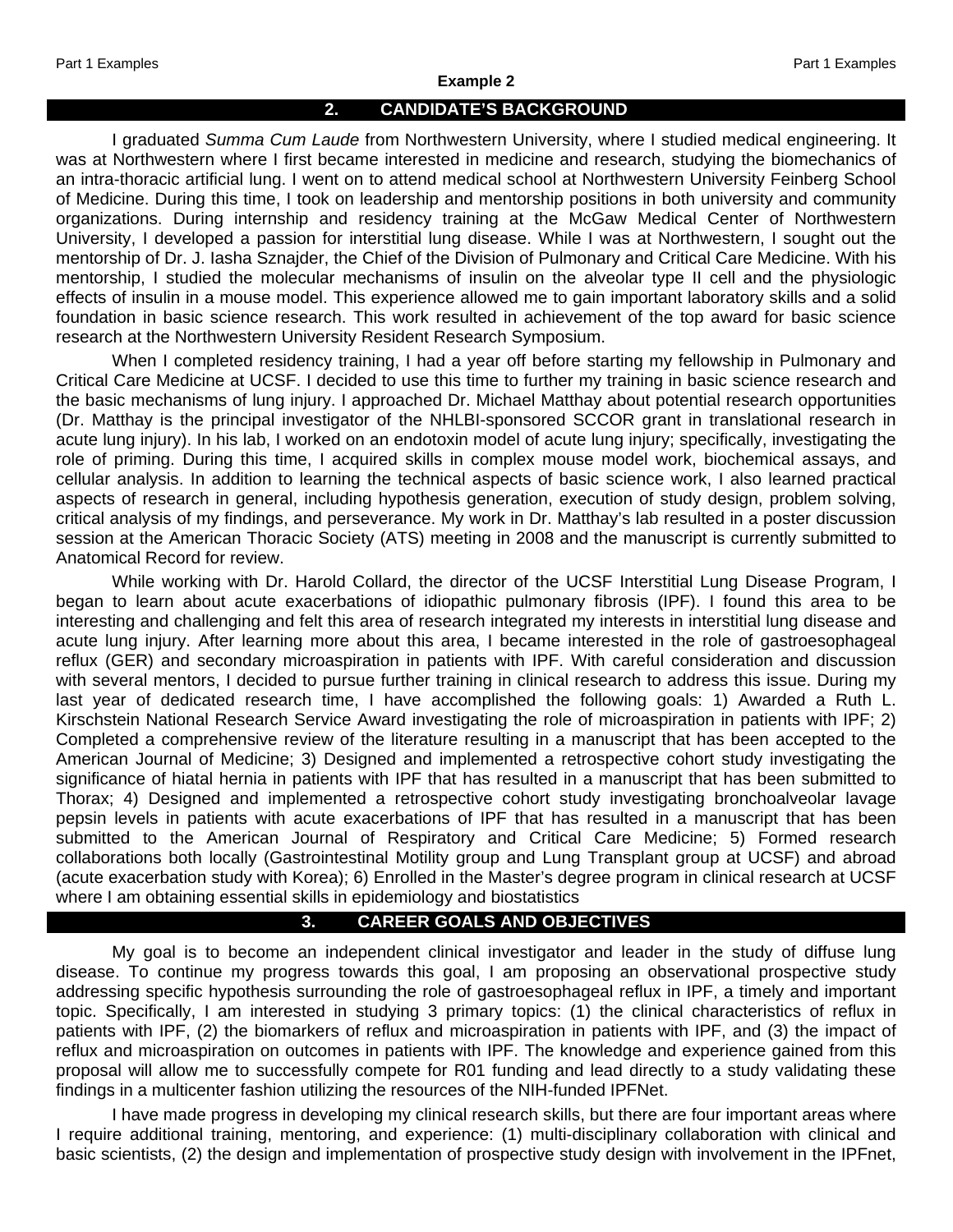(3) advanced study design and biostatistical methodology, and (4) focused mentorship and career development through the UCSF Clinical and Translational K Scholars (CTSK) program. In the following section, I present a detailed career development plan designed to enable me to acquire the additional training and mentored research experience I need to address these deficiencies and compete successfully for R01 funding, thereby achieving independence as a clinical investigator.

## **4. CAREER DEVELOPMENT/TRAINING ACTIVITIES DURING AWARD PERIOD**

**(1) Coordination of multidisciplinary research teams:** I have had exposure to the disciplines of gastroenterology, radiology, and pathology throughout my medical school, residency, and fellowship training. In addition, I have had laboratory experiences during college, residency, and fellowship that have provided a broad understanding of laboratory technique and animal models of human disease. Although I have the basic foundation in these areas, I need more formal training in 4 key areas to successfully execute Aims 1 and 2 of my research plan. Effective clinical research requires close collaboration with a multidisciplinary team of clinical and basic researchers. It is critical that I develop an in-depth understanding of the relevance, potential contributions, and important limitations of various fields of clinical and basic science. This area does not lend itself to didactic coursework, so I have made the following plans to address this need:

**Tutorials:** I will work closely with my sponsor and primary mentor, Dr. King, on issues particular to collaboration and effective coordination of multidisciplinary teams. In addition, I have developed four tutorials with specific curricula in the areas of clinical medicine.

**Gastroenterology tutorial (John Cello, MD):** I will study gastroesophageal reflux disease with Dr. Cello, a renowned expert in the field of gastrointestinal disorders. The specific objectives of this tutorial are to understand the epidemiology, diagnostic evaluation, and management of gastroesophageal reflux disease. In addition, it will be important for me to understand the current literature on the diagnosis and clinical characteristics of gastroesophageal reflux disease, recognizing the limitations of the technology, which will be particularly important in successfully achieving Aim 1. I will meet with Dr. Cello monthly for the first year and every other month during the second and third year. During these meetings, we will accomplish several goals, including review of relevant literature, observation of endoscopy and 24-hour pH monitoring with manometry, and interpretation of pH and manometric recordings.

**Basic science tutorial (Michael Matthay, MD):** I will meet with Dr. Matthay, an internationally recognized expert in acute lung injury, from both a basic science and clinical research perspective, once a month to troubleshoot laboratory methods and discuss progress on my research project. This is particularly relevant to achieving Aim 2 of the research plan, which requires an understanding of the biologic mechanisms of lung injury, inflammation, and repair in the development of fibrosis. Dr. Matthay and I will also review the relevant literature in the field and discuss the advantages and disadvantages of various laboratory techniques.

**Radiology tutorial (Wayne Webb, MD):** I will study high-resolution computed tomography (HRCT) scanning of the chest with Dr. Webb, an internationally recognized expert of this field. The specific objectives of this tutorial are to understand the technical aspects and limitations of HRCT, to identify the typical radiographic pattern seen in IPF, and to understand the literature supporting the use of HRCT for diagnosis and management of IPF. Achieving these objectives will be particularly important in not only expanding my ability to recognize radiographic IPF but also in achieving Aim 1 of the research proposal, which uses radiologically diagnosed hiatal hernias as a risk factor for GER. This will be accomplished through review of a large number of HRCT images available electronically through Dr. Webb. I will meet with Dr. Webb monthly during the first year and quarterly during the second and third years of the research award. During these meetings, we will review cases that I have interpreted and discuss relevant literature.

**Pathology tutorial (Kirk Jones, MD):** I will study the preparation and interpretation of surgical lung biopsy specimens through structured tutorials with Dr. Jones, a recognized expert in this field. The specific objectives of this tutorial include understanding the technical aspects of tissue preparation and confidently identifying typical usual interstitial pneumonia, the histopathologic pattern seen in IPF in addition to recognizing signs of aspiration related lung disease. This tutorial is essential to achieving Aim 2 of the research plan, which requires an understanding of histopathologic signs of lung injury, inflammation, and repair. This tutorial will consist of reviewing a large number of cases with Dr. Jones on six occasions during the first two years of the award.

**(2) Design and implementation of prospective studies and involvement with the IPFNet:** My experience has been restricted to retrospective cohort studies; I have had little training in the methodology of prospective